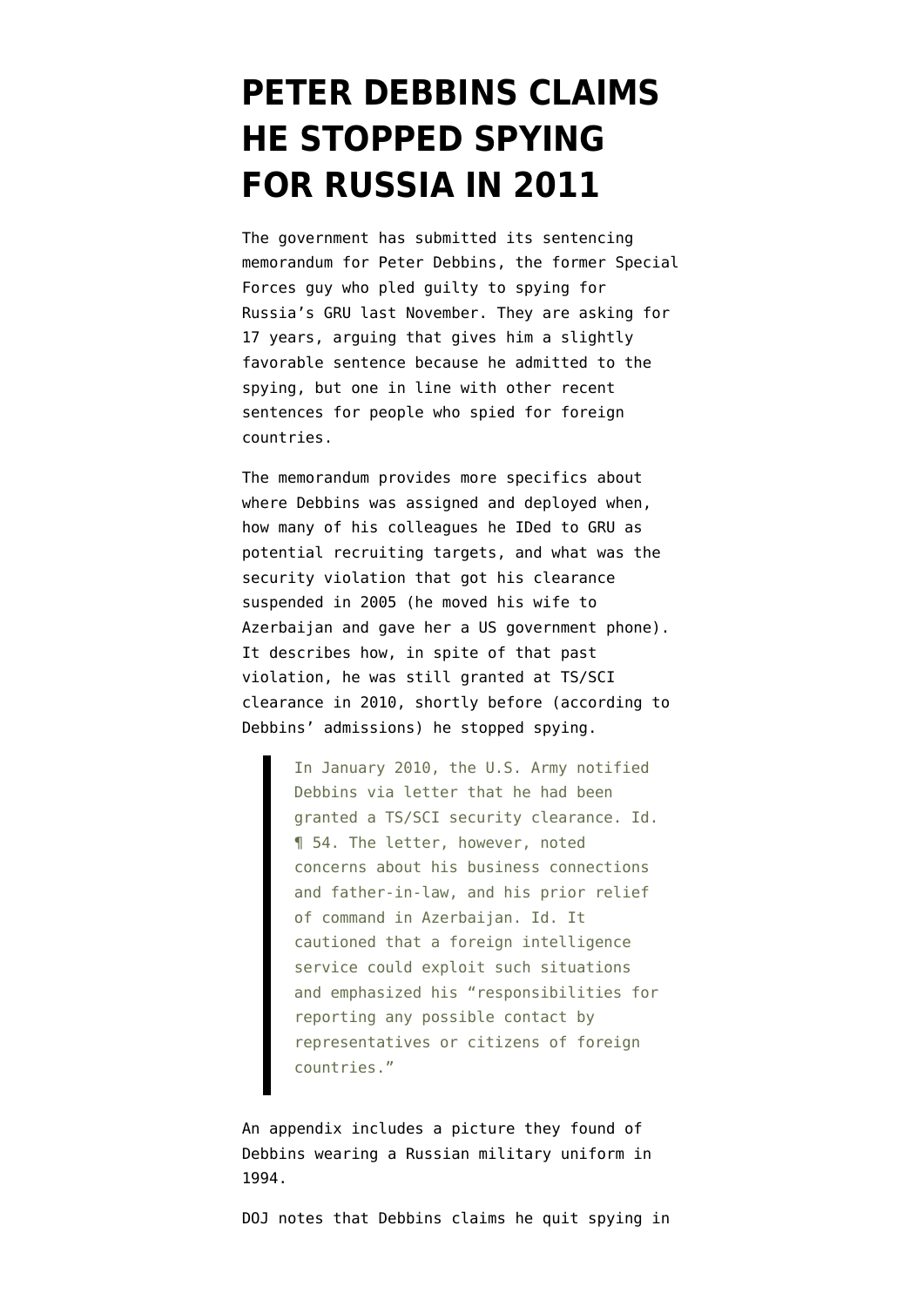2011.

Debbins has claimed that his conspiracy with the Russian intelligence agents did not continue past January 2011.

But it's clear they don't believe him.

For example, they describe how one GRU officer used his business activities as cover for spying and then lay out how Debbins was discussing "business" with that person in 2010, shortly before he claims to have quit spying for Russia.

> During this time, Debbins knew that RIS 7 used business affiliations as a cover for Russian intelligence activities. In either the 2008 or 2010 meetings, "RIS 7 provided [Debbins] with the name of his cover company and gave [Debbins] his contact information." Id. ¶ 46. "RIS 7 instructed [Debbins] to tell his family that he was working with the cover company to explain any calls that he might have with the Russian intelligence service." Id.

> After Debbins returned to the United States from Russia in September 2010, he began exchanging a series of emails with the Russian National. See id. ¶ 60. Many of the emails referenced, at least on their face, the infrastructure project or other business projects.4 See id.

> Through these emails, Debbins kept the Russian National apprised of his efforts to move from Minnesota to the Washington, D.C. area. In early November 2010, the Russian National emailed Debbins and stated that he had not heard from him in a long time. See id. ¶ 61. The Russian National specifically noted that "Ivan"—the first name of RIS 7—sent his greetings, see id., an apparent effort to prompt a response from Debbins. Sure enough, Debbins responded to the Russian National three days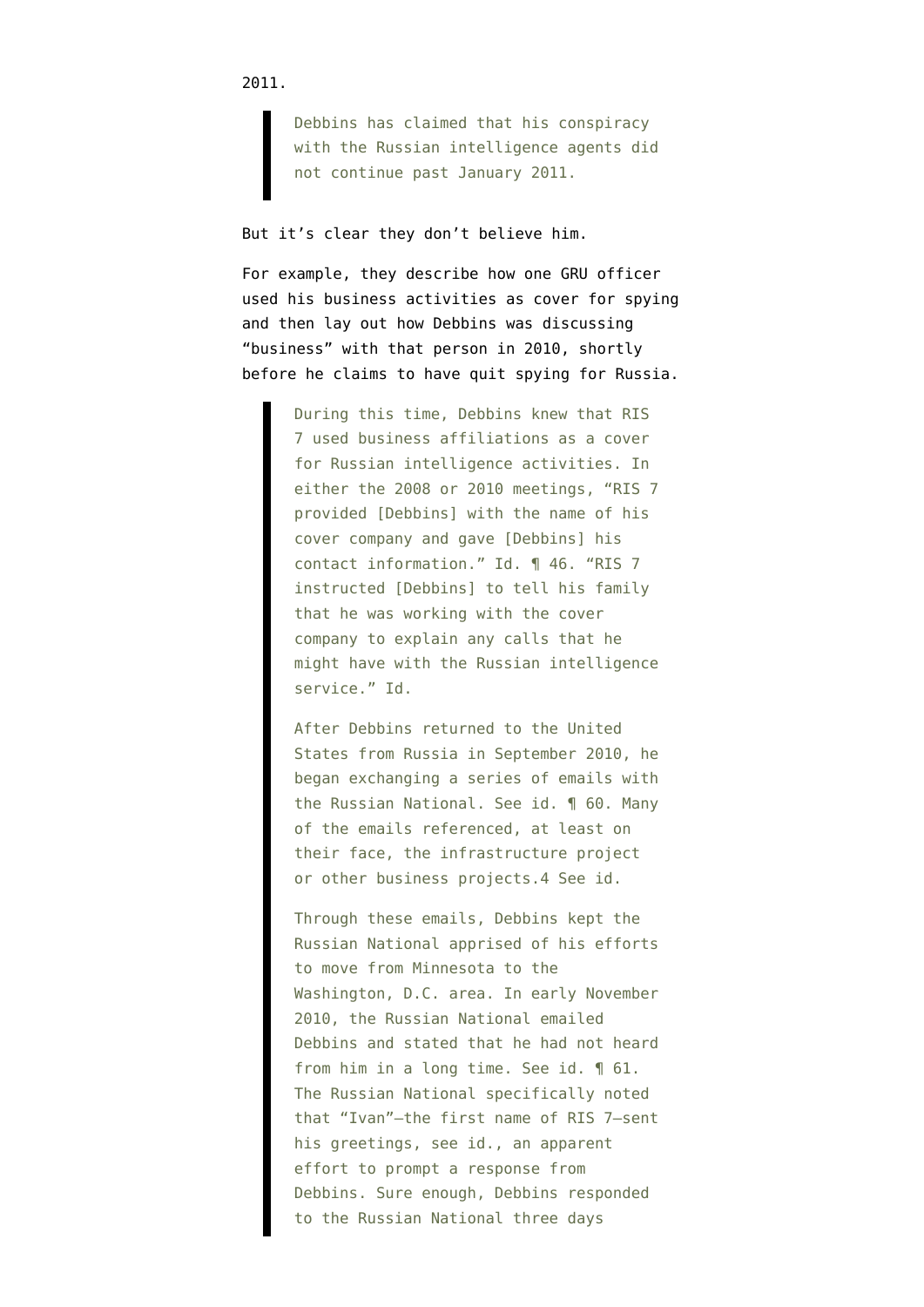later, noting that he was about to move to "the capital." See id. ¶ 62. Then, on January 3, 2011, Debbins emailed the Russian National, informing him that he had moved to "the capital" and that he was working on their business matter. See id. ¶ 63.

The sentencing memo describes how Debbins moved to DC without a job, and only then — in the wake of these conversations about "business" with a known GRU officer — applied to (but didn't get) a bunch of agency positions, before he settled for military intelligence.

> During this time, Debbins moved from Minnesota to Northern Virginia and began applying for positions in the U.S. intelligence community. He moved first to Virginia Beach in December 2010 and then to Manassas in January 2011. See Ex. A, ¶ 34. On or about December 17, 2010, Debbins applied for four positions at the Central Intelligence Agency (CIA). See id. ¶¶ 9-10(a). The following month, Debbins applied for seventeen positions at the National Security Agency. See id. ¶ 11. Debbins did not obtain any of these positions. See id. ¶ 10-11.

Debbins ultimately secured a position with an intelligence branch of the U.S. Army

## [snip]

Throughout this period from 2011 to 2019, Debbins also applied unsuccessfully for numerous other positions in the U.S. intelligence community. As detailed in the attached declaration, he unsuccessfully applied for positions at the CIA and DIA. See Ex. A, ¶¶ 10, 12. In 2015, he applied to be a Special Agent at the FBI but later withdrew his name from consideration.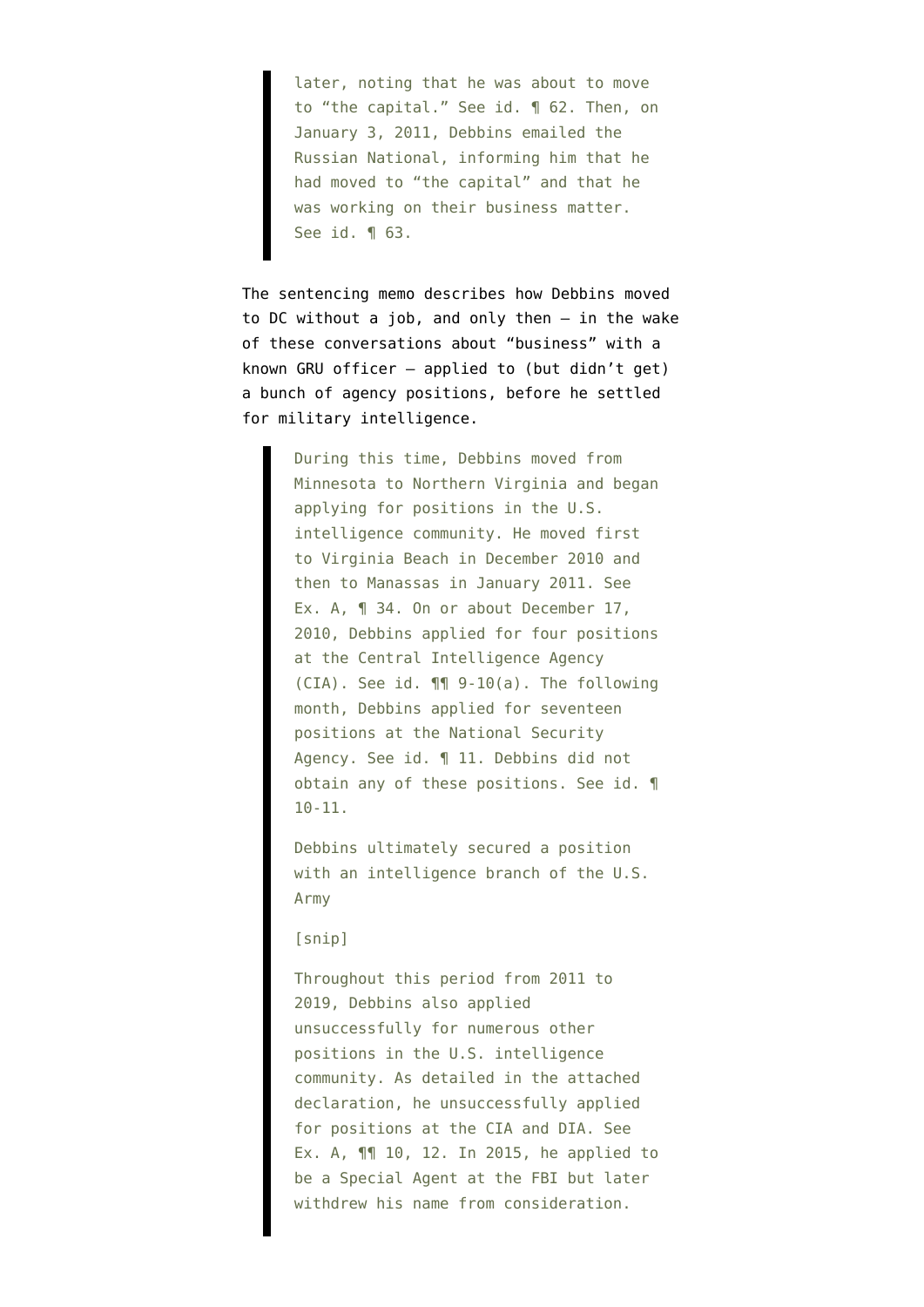See id. ¶ 13. After the 2016 presidential election, Debbins even applied to the White House, seeking to obtain a position on the National Security Council. See id. ¶ 14.

The sentencing memo doesn't say it  $-$  but [WaPo](https://www.washingtonpost.com/local/legal-issues/green-beret-spy-russia/2020/11/18/a36d7e56-290e-11eb-92b7-6ef17b3fe3b4_story.html) [has reported](https://www.washingtonpost.com/local/legal-issues/green-beret-spy-russia/2020/11/18/a36d7e56-290e-11eb-92b7-6ef17b3fe3b4_story.html) that he had ties to both Mike Flynn and Erik Prince, who were being cultivated by Russia at the time he applied for the NSC job, and in the job he would have played a key Russian policy role in the Administration that Russia helped get elected.

> Debbins was a graduate of and teacher at the D.C.-based Institute of World Politics, a small but influential school in conservative foreign policy circles. Former Trump national security adviser Michael Flynn and military contractor Erik Prince both have ties to the school.

> In early 2017, according to emails reviewed by The Washington Post, Debbins told a friend that he was a candidate for a position on the National Security Council, "specifically Special Assistant to the President and Senior Director for Russia and Central Asia."

The sentencing memo even describes how, for the entire time Debbins claims to have quit, he was still a security risk because of his past spying.

> To make matters worse, Debbins lied about and concealed his contacts with the Russian intelligence agents for nearly a quarter of a century, even after the alleged conspiracy. By deliberately concealing the contacts during background investigations (when he had a legal obligation to report them), Debbins was able to obtain employment in sensitive positions in the